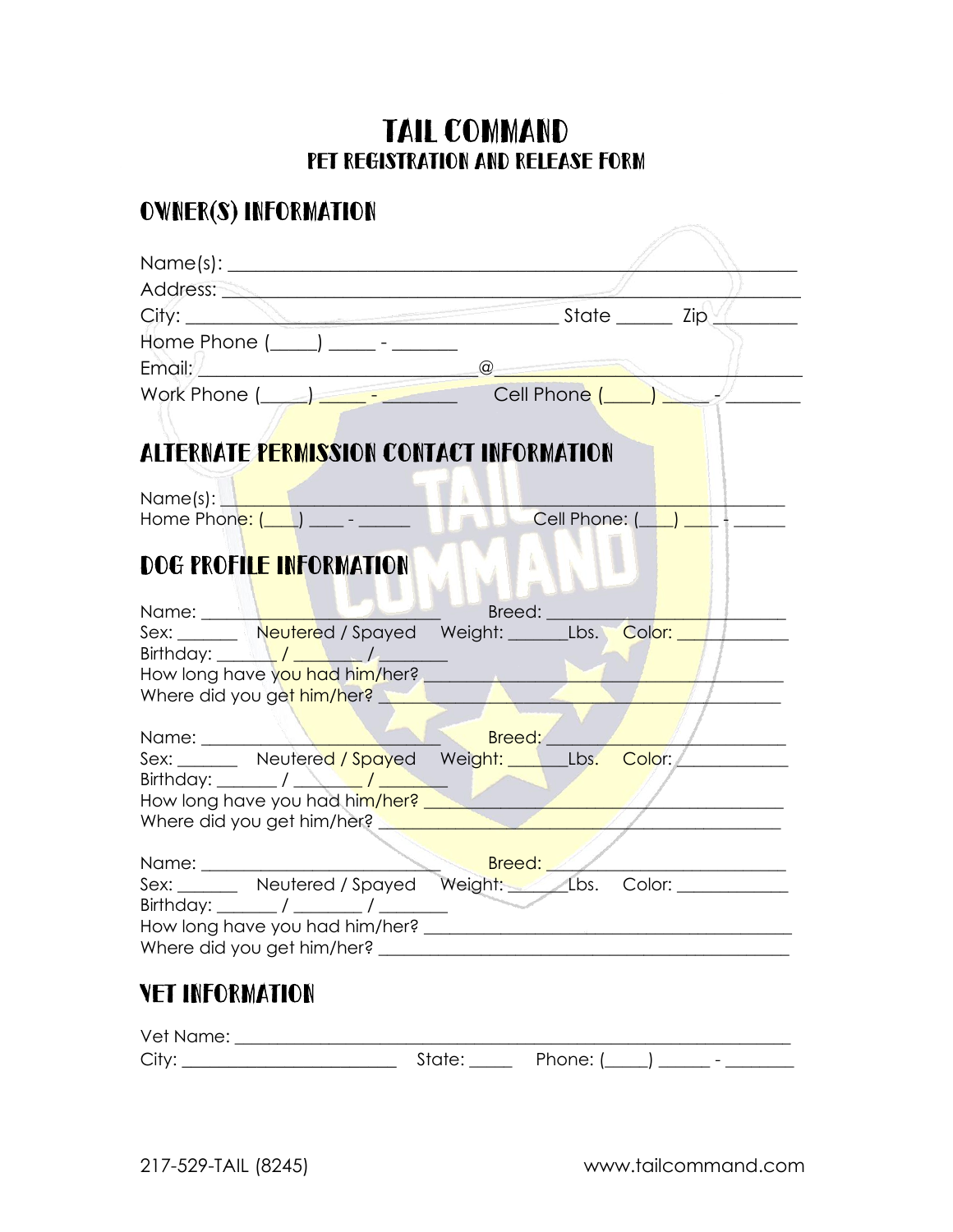## Dog Profile Information

**Has your dog been around any other social environments?** 

**YES / NO**

#### **Has your dog(s) ever bit or snapped other than playfulness?**  (*We do not discriminate; however, we do like to know the situation and would*

*like to know what to prepare for in advanced.)* **YES / NO**

**Are there any known behavioral problems with food, toys, other pets, etc?** 

**Is your dog an escape artist? If yes, please explain. YES / NO**

**Is there anything that may frighten your pet:** (loud noises, strangers)

**Does your dog(s) have any known medical, health, physical conditions or allergies that we should be aware about? YES / NO**

 $\mathbb{N} \setminus \mathbb{N}$ 

 $\blacksquare$  $\mathcal{L} = \{ \mathcal{L} \mid \mathcal{L} \neq \emptyset \}$ **\_\_\_\_\_\_\_\_\_\_\_\_\_\_\_\_\_\_\_\_\_\_\_\_\_\_\_\_\_\_\_\_\_\_\_\_\_\_\_\_\_\_\_\_\_\_\_\_\_\_\_\_\_\_\_\_\_\_\_\_\_\_\_\_\_\_\_\_\_\_\_\_\_\_\_\_\_\_ \_\_\_\_\_\_\_\_\_\_\_\_\_\_\_\_\_\_\_\_\_\_\_\_\_\_\_\_\_\_\_\_\_\_\_\_\_\_\_\_\_\_\_\_\_\_\_\_\_\_\_\_\_\_\_\_\_\_\_\_\_\_\_\_\_\_\_\_\_\_\_\_\_\_\_\_\_\_ \_\_\_\_\_\_\_\_\_\_\_\_\_\_\_\_\_\_\_\_\_\_\_\_\_\_\_\_\_\_\_\_\_\_\_\_\_\_\_\_\_\_\_\_\_\_\_\_\_\_\_\_\_\_\_\_\_\_\_\_\_\_\_\_\_\_\_\_\_\_\_\_\_\_\_\_\_\_ \_\_\_\_\_\_\_\_\_\_\_\_\_\_\_\_\_\_\_\_\_\_\_\_\_\_\_\_\_\_\_\_\_\_\_\_\_\_\_\_\_\_\_\_\_\_\_\_\_\_\_\_\_\_\_\_\_\_\_\_\_\_\_\_\_\_\_\_\_\_\_\_\_\_\_\_\_\_**

**\_\_\_\_\_\_\_\_\_\_\_\_\_\_\_\_\_\_\_\_\_\_\_\_\_\_\_\_\_\_\_\_\_\_\_\_\_\_\_\_\_\_\_\_\_\_\_\_\_\_\_\_\_\_\_\_\_\_\_\_\_\_\_\_\_\_\_\_\_\_\_\_\_\_\_\_\_\_ \_\_\_\_\_\_\_\_\_\_\_\_\_\_\_\_\_\_\_\_\_\_\_\_\_\_\_\_\_\_\_\_\_\_\_\_\_\_\_\_\_\_\_\_\_\_\_\_\_\_\_\_\_\_\_\_\_\_\_\_\_\_\_\_\_\_\_\_\_\_\_\_\_\_\_\_\_\_**

*Please Describe:* 

**What heartworm/flea/tick prevention does your dog use?**

Last date preventative administered: \_

**Any sensitive areas on your dog(s) body? Yes / No** *If yes, where*: \_\_\_\_\_\_\_\_\_\_\_\_\_\_\_\_\_\_\_\_\_\_\_\_\_\_\_\_\_\_\_\_\_\_\_\_\_\_\_\_\_\_\_\_\_\_\_\_\_\_\_\_\_\_\_\_\_\_\_\_\_\_\_\_

#### **Please give us a general introduction of your dog(s):** *Example included; behaviors with new people and dogs*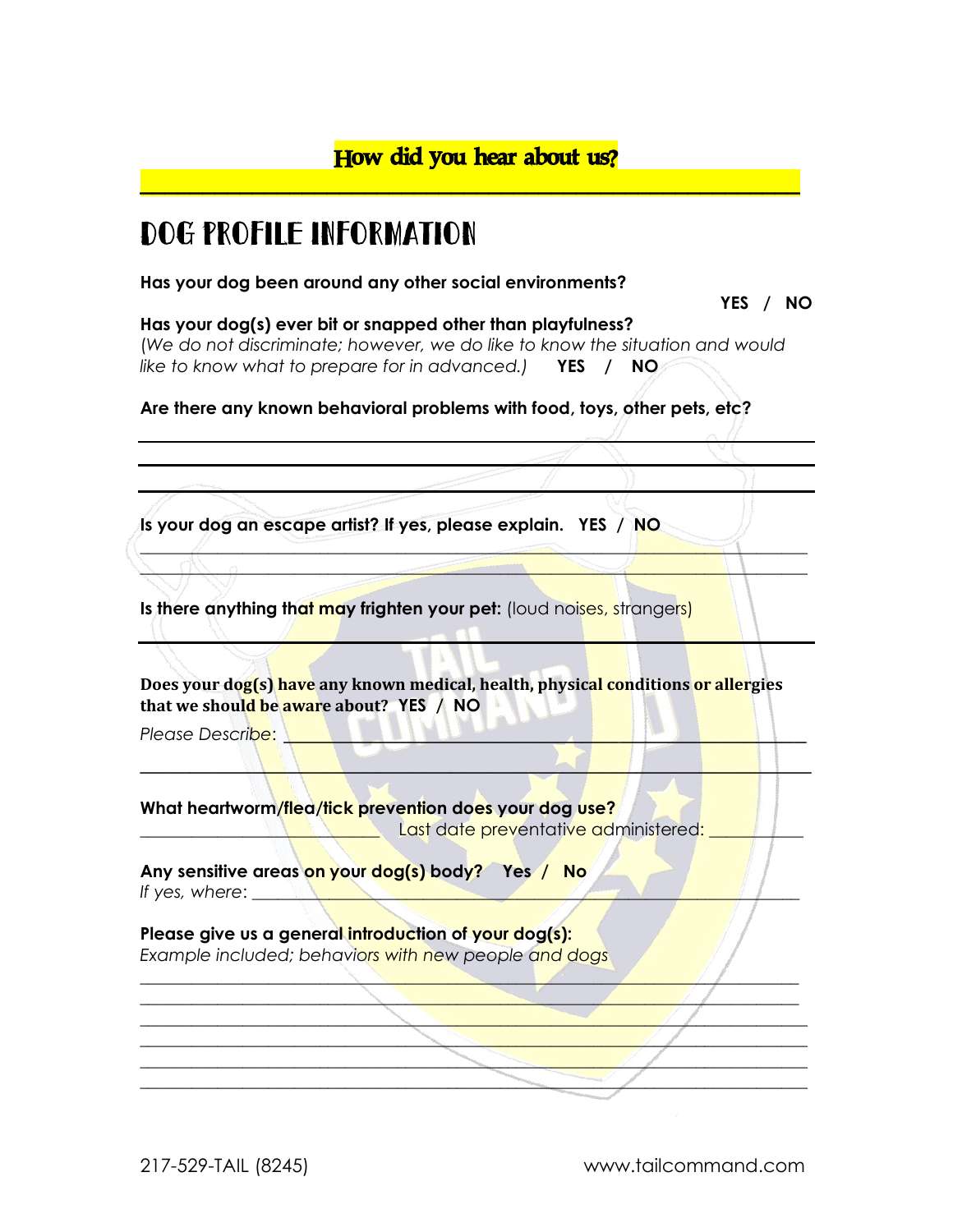# Tail Command Pet Service Agreement

The welfare and safety of your pet(s) is of our upmost importance when staying with Tail Command, LLC. If a medical emergency should arise while in the care under our hands, it is crucial that we are able to provide medical treatment quickly.

Upon any medical emergency, Tail Command will first contact the owner(s) of the pet(s). If an owner is unable to be reached, we will then contact the emergency contact persons listed. In the event that Tail Command is unable to reach any contacts, we will then contact the nearest pet clinic for medical attention as quickly as possible. For these reasons, it is required that we have all parents sign this form.

#### **I** , **Example 2** and **I** and **I** and **I** and **I** and **I** and **I** and **I** and **I** and **I** and **I** and **I** and **I** and **I** and **I** and **I** and **I** and **I** and **I** and **I** and **I** and **I** and **I** and **I** and **I** and **I** and **employee(s) full power of decision concerning the well-being of my pet(s).**

I understand in the event of a medical emergency, Tail Command at its sole discretion and what deems necessary will seek immediate attention of a licensed veterinarian. I hereby authorize Tail Command to seek the medical attention for my pet(s) from a licensed veterinarian. I further comply that I am financially responsible for any and all medical treatment upon arrival or departure my pet(s) receives as a result of the medical emergency while attending Tail Command.

*Tail Command may at any time exercise contact to your veterinary clinic for your pet(s) information, vaccination updates, care, etc. By signing I have read, acknowledge, and understand this arrangement and give us authorization to your veterinarian records.*

#### **Also in consideration for the services provided by Tail Command, LLC, I agree to the following:**

1. **I certify that my dog is in good health and has not been ill with any communicable condition in the last 30 days.** I further certify that my dog has neither harmed any person or any other dog unless otherwise noted. I understand that in agreeing to admit my dog for services, Tail Command LLC and it's staff have relied on my representation regarding my dog's health and behavior together with all information provided in this agreement and any other supplemental documentation.

#### 2. **I understand and agree that I am fully responsible for any and all harm, damage, and/or injury caused to my dog, and also including injury/damage to any people and/or property.**

3.I understand that Tail Command LLC will exercise all due diligence and care in guardianship of my dog(s). I hereby waive and release Tail Command LLC and its employees, volunteers, and agents from liability of any nature for injury or damage and I expressly assume the risk or damage while my dog(s) is/are in the care of Tail Command LLC.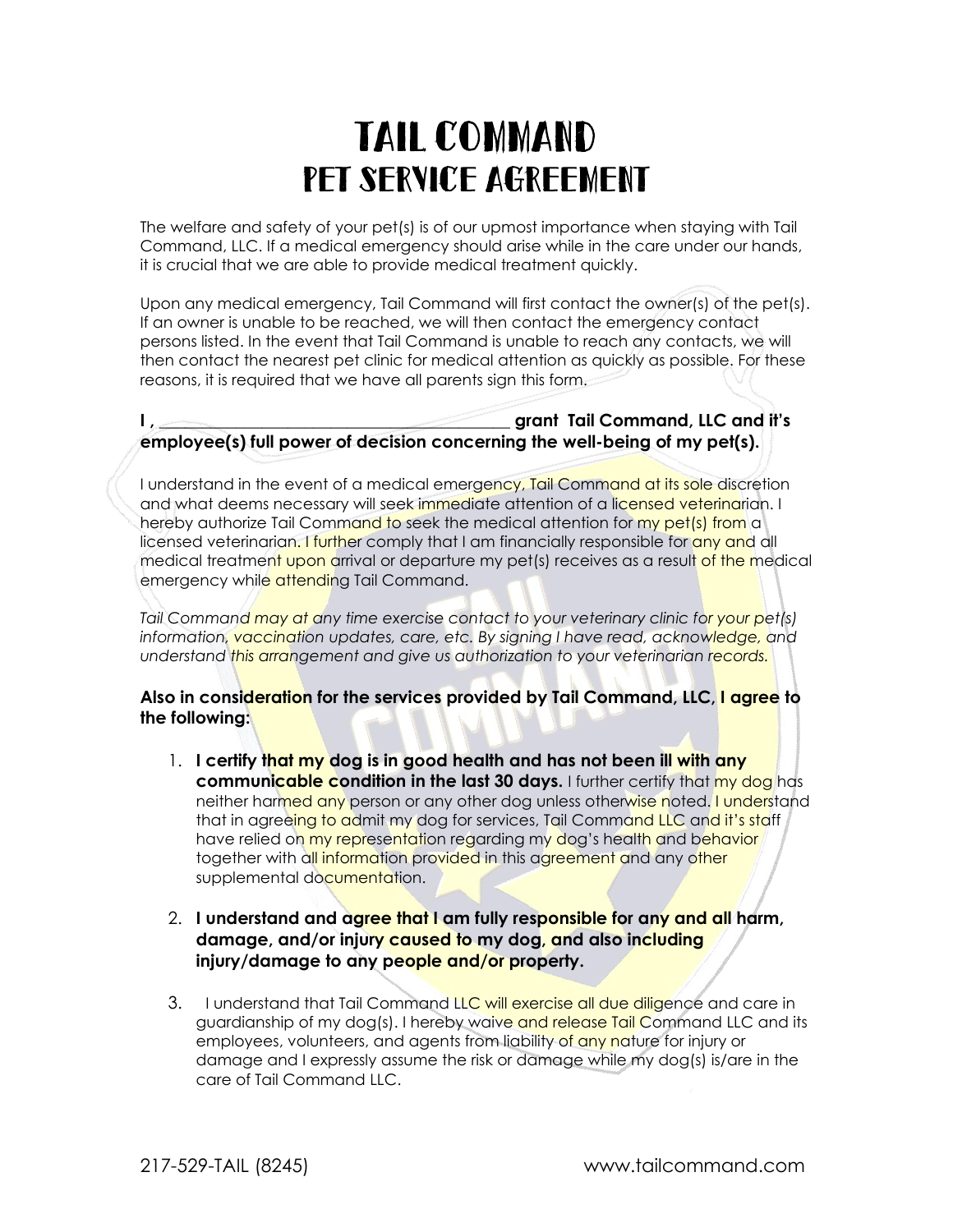- 4. **I understand that Tail Command is an interactive play setting and is not without risk of some injury.** I authorize Tail Command LLC, in its best judgment, to make appropriate decisions regarding situations that may develop. *Please keep in mind that dogs play with their teeth and claws and due to dogs playing like this we cannot accept or take responsibility for any injuries. (It is imperative to understand puppies have razor sharp teeth, and that some breeds are more prone to injury due to activity level, tighter and thin skin, and short hair.*
- 5. Tail Command LLC reserves the right to refuse admittance of any dogs and to terminate any service agreement at any time in its sole discretion.
- 6. I agree that the many benefits of dog socialization (including day care and boarding dogs together) outweigh the risks, and I specifically request a socialized environment for my dog while attending Tail Command LLC.
- 7. I agree to pay all cost for day care, night day care, or grooming/bathing upon pickup of my dog(s). I further agree to pay all cost or charges for all services needed, including but not limited to any and all vet costs associated with the pet visit duration at Tail Command, LLC.
- 8. I have received, read, understand, and agree to the terms outlined above and on Tail **Command's policy and registration forms.**
- 9. I agree to indemnify and save harmless Tail Command LLC, its employees, owners, volunteers, and agents from any lost property, loss or damage of any kind incurred by my dog(s). This includes Reviews on the Internet.
- 10. By signing and leaving pet, owner certifies that all information given information regarding their pet is accurate, true, and to the best of their knowledge.
- 11. I warrant that I have the authority to represent all owners of this dog in signing this contract.
- 12. *Abandonment/Release:* If your pet(s) are not called for within 30 days after the designated time, the animal(s) may be placed for adoption/release at Tail Command's discretion with or without an adoption fee. Advance notice in writing of any such adoption will be sent by registered mail to the owner at the address given hereon, and no further notice shall be deemed necessary.
- 13. I grant Tail Command, its representatives and employees the right to take photographs of my pet and to copyright, use and publish the same in print and/or electronically. I agree that Tail Command may use such photographs of my pet with or without my name and for any lawful purpose, including, for example, such purposes as publicity, illustration, **advertising**, and Web content.

Printed Name(s) of Owner(s) and the control of Date

Signature of Owner(s) Signature of Owner(s)